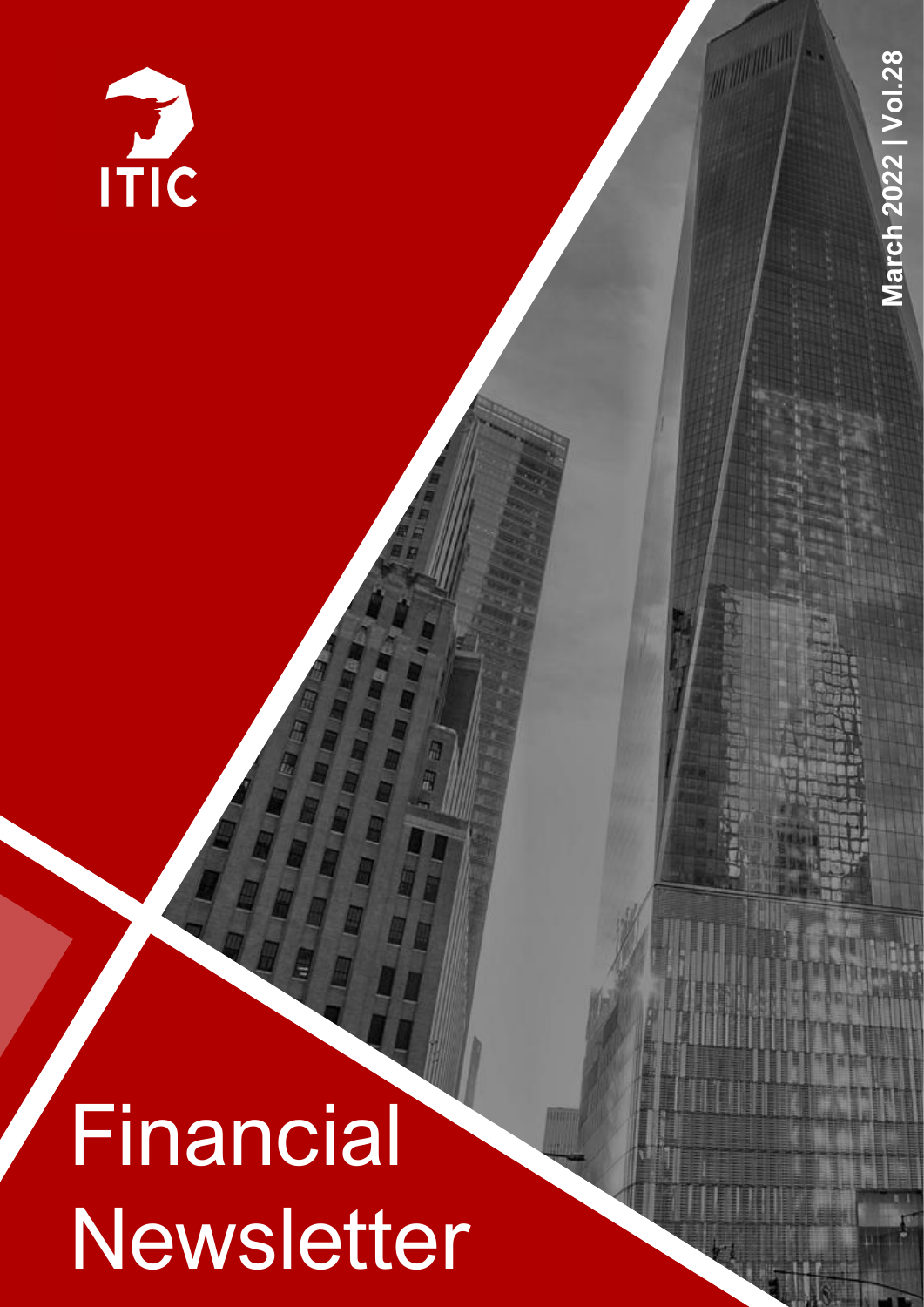# **The Financial Newsletter Team**

*March Edition*



*José Duarte Project Manager*



*Fernando Rangel Project Supervisor*



*Carlos Sousa Analyst*



*Daniel Barroso Analyst*



*Daniel Lin Ye Analyst*



*Gonçalo Verrísimo Analyst*



*Samuel Capucho Analyst*

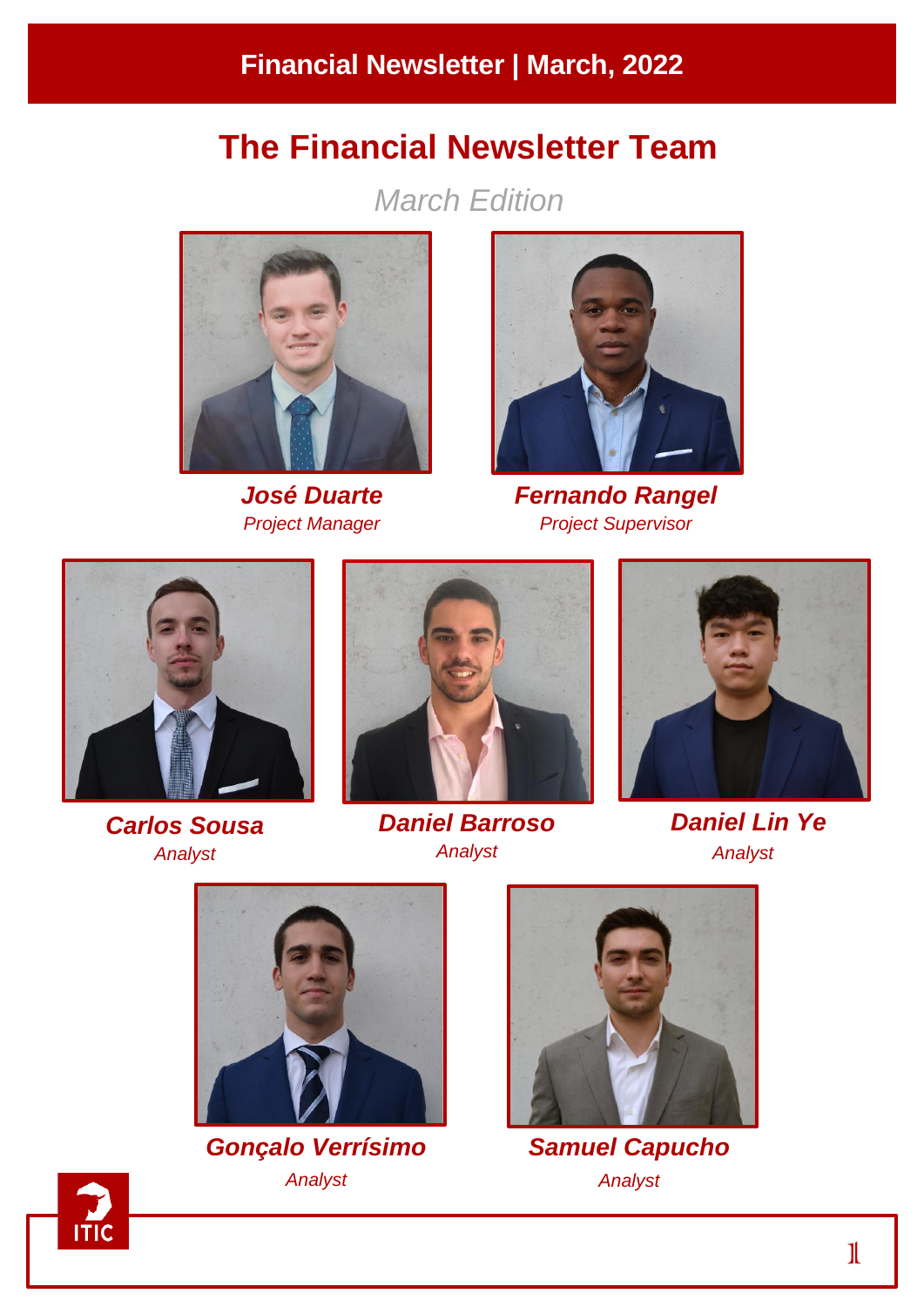# **Financial Newsletter | March, 2022**

**Foreword 3**

**7**

7

9

- **Macroeconomic Overview 4**
	- **Economic Outlook 5**

# **Investment Banking**

- M&A Deal of the Month: Intel and Semiconductor
	- IPO: Akanda Corporation 8

#### **Hot Topic 9**

The Mozambique LNG

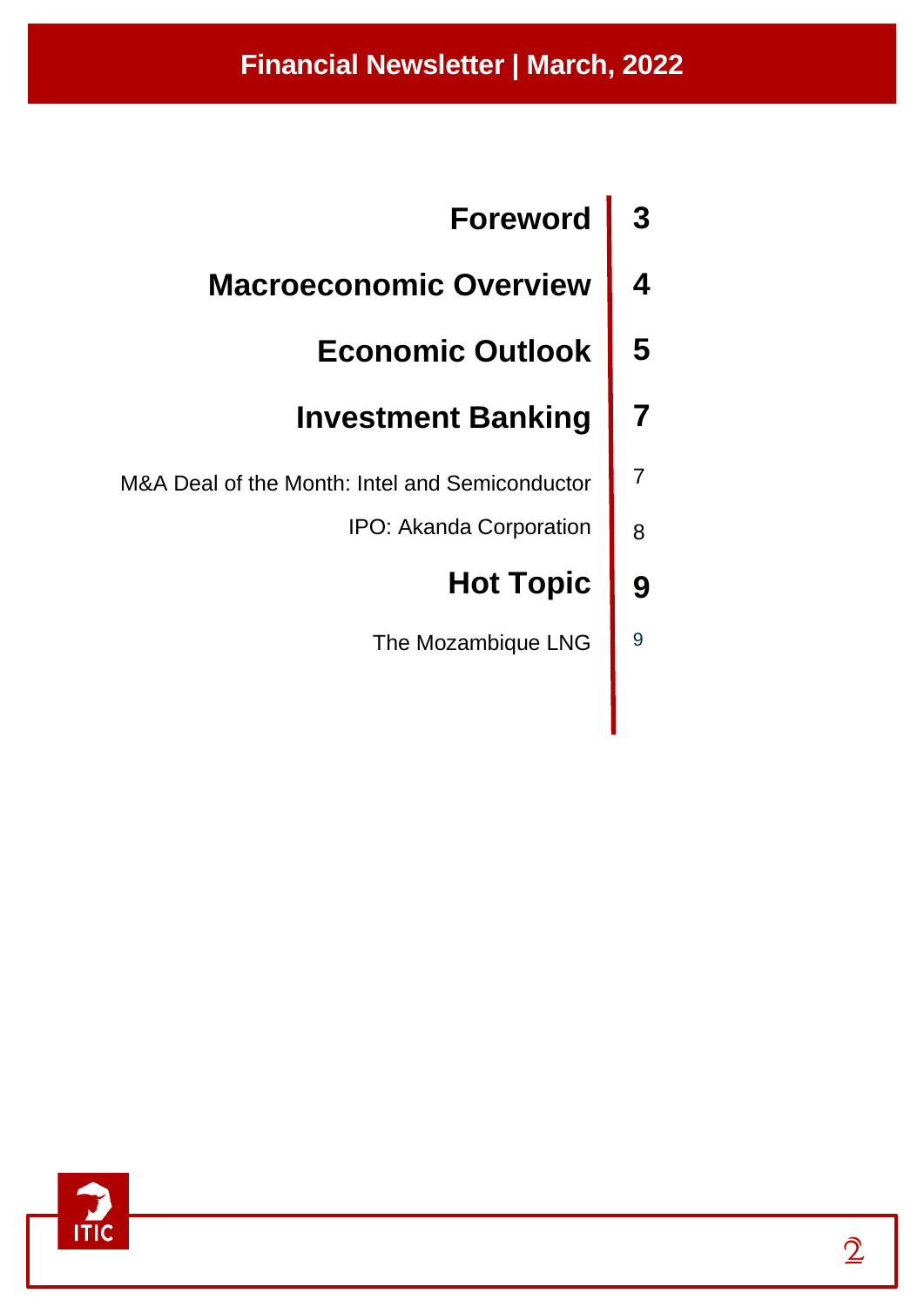# **Foreword**

At the beginning of this month's newsletter, we can start by reading about the global Macroeconomic Overview, focusing on the conflict currently experienced between Russia and Ukraine and the focal points of its implications: financial sanctions, commodities prices, and supply-chain disruptions.

Secondly, we move on to the Economic Calendar, where we can see last month's trends in inflation, employment, and the decisions of central banks. In February inflation broke another record in the Eurozone and the message from the ECB is that there is no urgency to raise rates.

Thirdly, we will look at the M&A deal of the month, in this case, Intel and Tower Semiconductor. A \$5.4 billion deal that involves the acquisition of Tower Semiconductor by Intel. With this deal, Intel will gain added value to its business, presented in this section.

Next, we will look at the IPO of Akanda Corp, an international medical cannabis and wellness platform company, which went public on March 15, 2022. Akanda Corp shares opened on Nasdaq, the target was to open 4 million shares at \$4, but the stock opened at \$30 and closed at \$10.5, +162.5% above its target price.

Finally, for the Hot Topic, we will have The Mozambique LNG - a hope for the future? In this section, it will be possible to analyze how the commodity price has been affected and if there may be a new life for Mozambique LNG.

Have nice readings and bold investments,

*The Financial Newsletter Team*

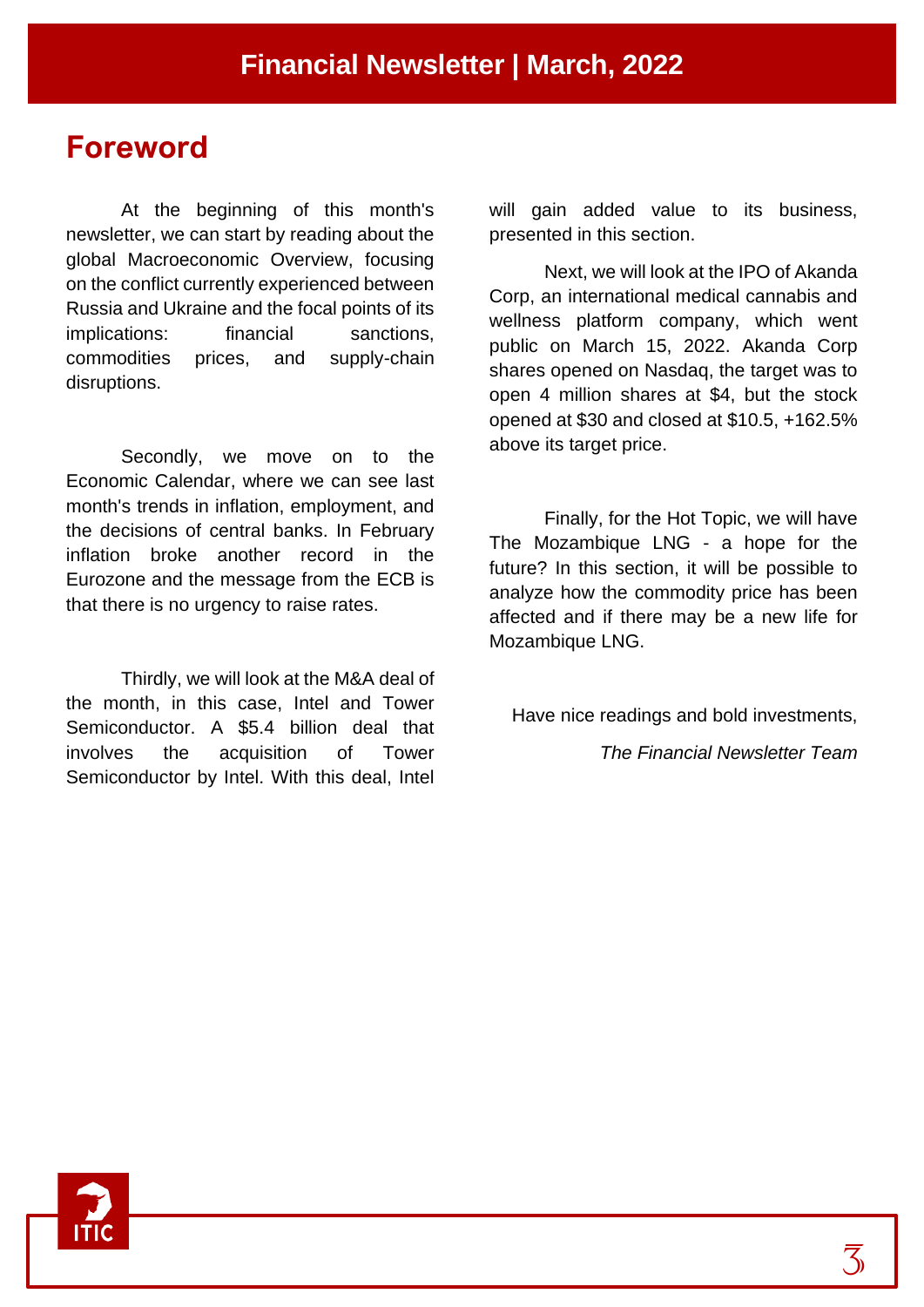# **Macroeconomic Overview**

The end of February and the beginning of March were not positive for investors or the global economy.

Although Covid has reduced its impact at an economic level due to the increase in the percentage of the vaccinated population and the omicron variant is not as impactful as the other variants, global growth is expected to decelerate from 5.5 percent in 2021 to 4.1 percent in 2022.

The conflict between Russia and Ukraine is affecting the global economy in three main channels: financial sanctions. commodities prices, and supply-chain disruptions. In the last weeks, we have been watching a drop in exports due to the sanctions, the destruction by the Russian invasion, and the suspension of the economic activities in most economic sectors.

The independent central bank analysts indicated that Russia's GDP fell by approximately 8% in 2022 and inflation rose by 20% in Russia.

The Ukraine-Russia conflict spreads to the rest of the world, either through the supply of raw materials or through the uncertainty of the economic future of these two countries. For example, Russia is a major exporter to Europe and the world of gas, oil, and wheat. Ukraine mainly exports raw materials such as corn, iron, and wheat.

The stoppage of exports causes the effect to be felt across Europe and the world.

Crude oil reached \$123 on March 8 and wheat rose 28% this month and 77% for the year. According to the USDA, fertilizer Bills are expected to jump 12% this year.

#### **United States of America**

In the USA, on March 16, the Fed raised interest rates by a quarter-point. The economy is expected to expand by 2.8% this year, down from the 4% it had predicted in December 2021. The USA debt in February is around 30.2 Trillion dollars, around 2.3 trillion more than a year earlier.

The average annual CPI forecast in the USA is to rise 5.1% in 2022 after increasing to a 4.7% pace last year, according to a Bloomberg survey of economists.

#### **Europe and Portugal**

On March 2, Eurostat released a document stating that annual inflation in Europe is expected to be 5.8%, compared to the 5.1% forecast in January. In terms of areas expected to be affected by inflation, it is the energy sector, which is expected to grow by over 31%, and the least affected sector is the services sector, which will see an expected inflation growth of 2.5%.

In Portugal, the latest gross domestic product report showed that the Portuguese economy grew by 4.9% in 2021.

For the first quarter of 2022, analysts expect a slowdown due to the Omicron wave, but thereafter expect growth to pick up. It's expected that general economic activities reach their pre-pandemic level in the second half of 2022. For

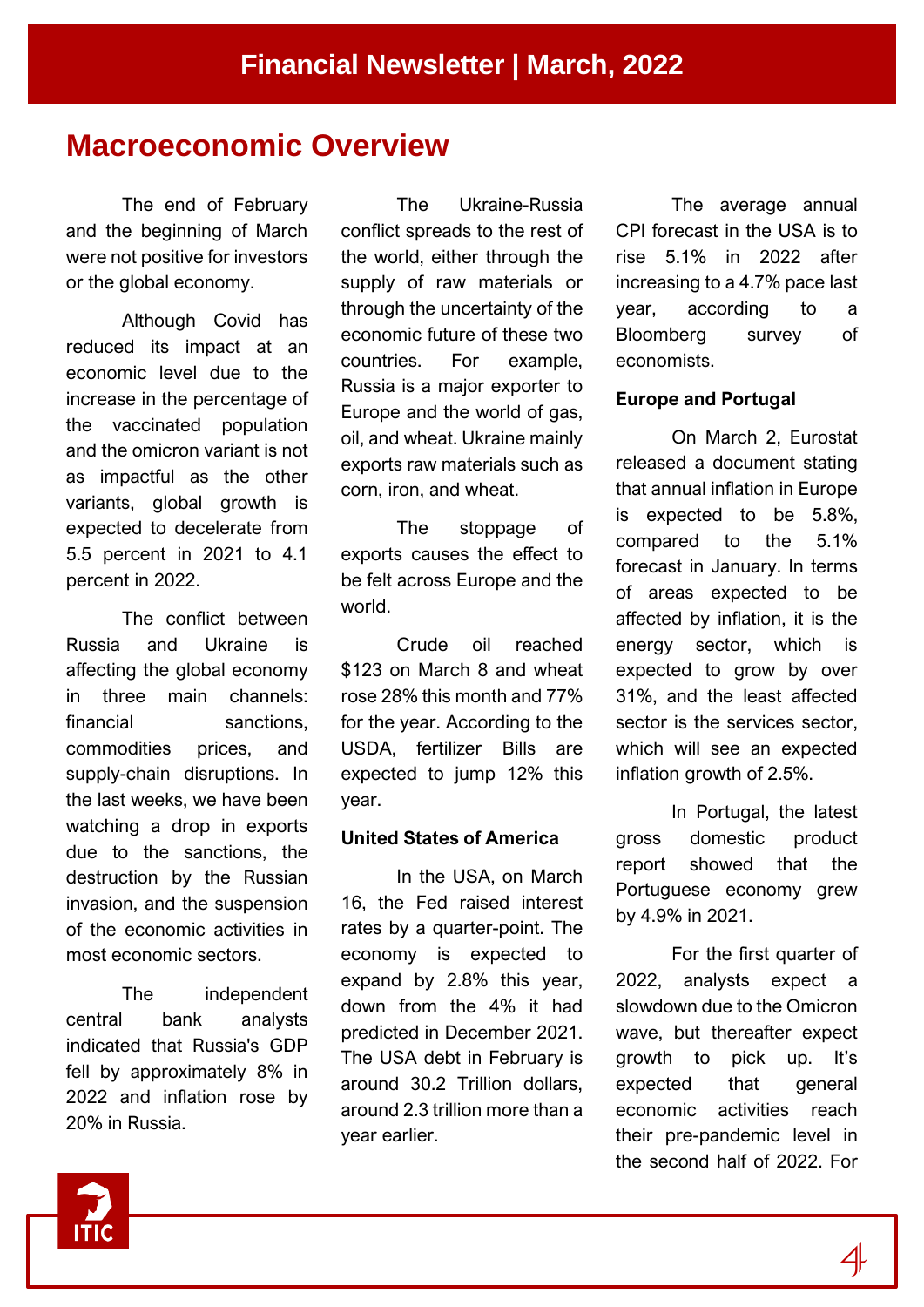2022 as a whole, analysts expect 5.5% economic growth.

The estimated unemployment rate for January stood at 6%, the lowest recorded in January since 2002, according to data published by the National Statistics Institute.

Unemployment is below the level recorded before the start of the pandemic: in January 2020

(6.9%) and in January 2021 (7%), reaching the lowest value in the last 20 years in January.

*Sources: Bloomberg, European Central Bank, EuroStat, OECD, Jornal de Negócios, The Federal Reserve*

# **Economic Calendar**

#### *Economic Outlook*

The sudden change in the world's panorama caused by the Russian-Ukrainian conflict-affected all major institutions' economic outlooks, from 2021 and even the most recent ones until February of 2022, which didn't predict the conflict and its consequences. Upon research, the reports focused on the economic recovery from COVID-19 and the challenges that energy costs, supply chain issues, and inflation would pose to the global economy. Therefore, the numbers provided by these forecasts can be greatly compromised as they're never intended to account for the effects of a possible war.

For the reasons mentioned, the economic outlook for 2022 is greatly dependent on the conflict and how the world adapts to it and is subject to great uncertainty due to the possible effects, duration, and escalation of the war.

According to the European Economic Forecast for Winter 2022, the EU economy predicted a growth of 4.0% in 2022, with all Member States expected to achieve prepandemic GDP levels by the end of this year. Once again, it's crucial to note that this article and projections were released in February 2022 and are now threatened by the effects of the Russian conflict, which could lead to a very different scenario. In

contrast, the first forecast after the invasion by the European Central Bank predicts that the Euro Zone will only grow by 3.7% in a baseline scenario, 2.5% in an adverse scenario, and 2.3% in a severe scenario. One of the main factors behind these numbers is the high dependency on Russian gas, which represents 40% of all Europe's consumption.

#### *Inflation*

Inflation in the Euro Zone hit another record in February, reaching 5.9%, up from 5.1% in January 2022. These numbers contrast when compared to YoY when the rate was 1.3%. The highest contributors to this came from energy (+3.12 percentage points, pp),

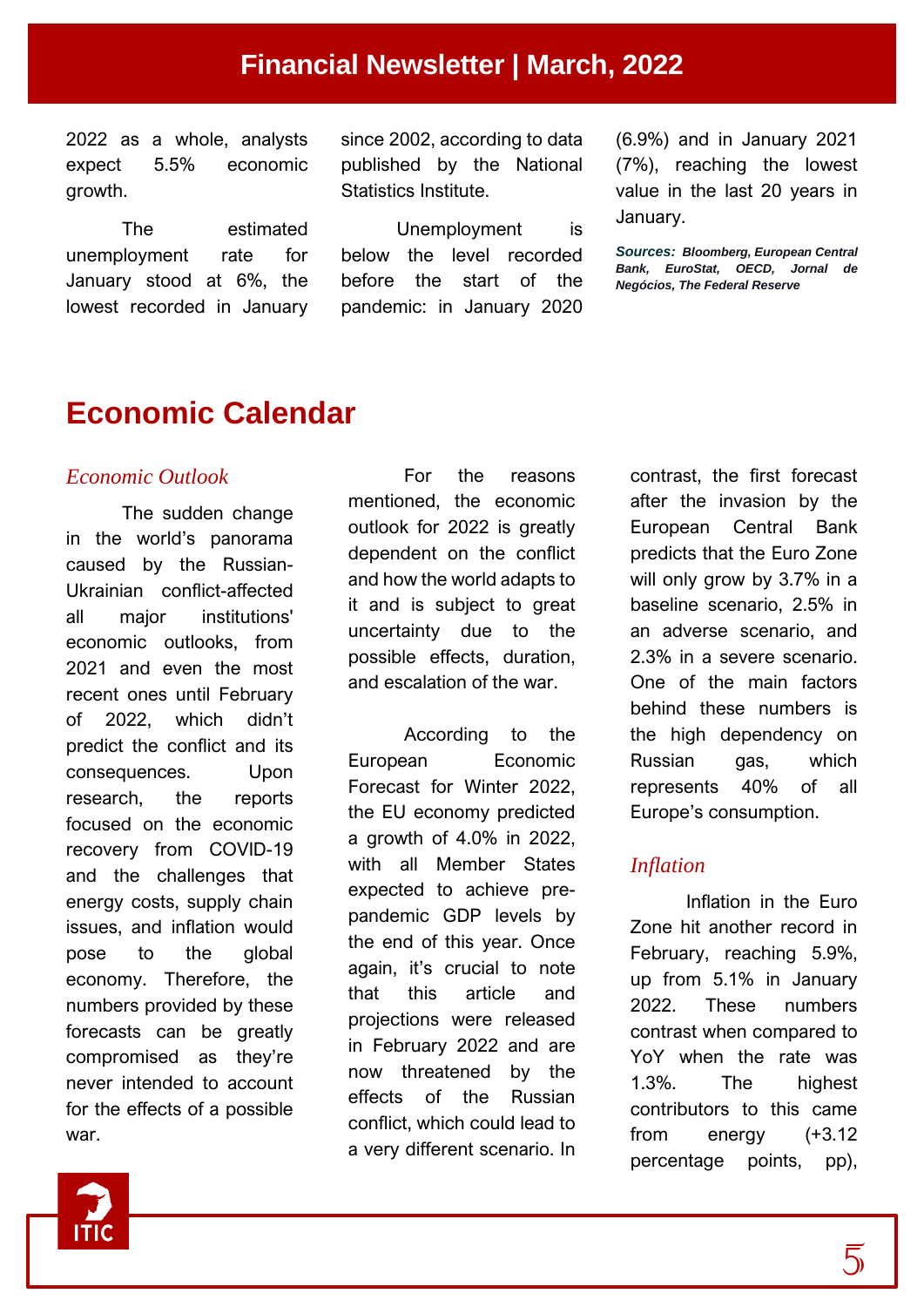then services at +1.04 pp, followed by food, alcohol, and tobacco (+0.90 pp) and non-energy industrial goods (+0.81 pp). At the moment, Portugal is still one of the countries at the lower end of the scale, at 4.4% inflation, contrasting with Lithuania, which has the highest value at 14.1%.

In the US, inflation rose to a 40-year high of 7.9%, caused by rising prices of gasoline (+19.3%), food (+1%) and housing, which made it impossible for the Federal Reserve to keep the two years of nearzero interest rates. Biden's ban on Russian energy and generally the tightening of oil supply thanks to the war affected retail gas prices and other commodities that shot up in price. Thanks to this, the chief U.S. economist at Barclays Plc stated that further increasing prices and inflation during the next few months is expected.

On the other hand, the ECB expects a decrease in inflation in the medium-term as supply chains adapt to other suppliers of energy, making

them less impacted by the Russian constraint. It also states that this transition and its reflection on prices can affect household, company, and state budgets until 2024. For the near future, the ECB predicts 2023 inflation of 2.1% (baseline scenario), 2.0% (adverse scenario), and 2.7% (severe scenario).

For that reason, forecasts are now very uncertain and deeply dependent on the projections of the duration and impact of the Ukrainian conflict, and for that reason, they should be considered with high apprehension.

## *Labor Market*

Regarding the labour market, it's estimated that real disposable income will decline in the first quarter of 2022 as a consequence of increased inflation, but the ECB expects a rebound in Q2 due to improving labour markets. The unemployment rate has been steadily decreasing, with 6.8% in the Euro Area in January and 3.8% in the US in February.

The tightening labour market hasn't put

noticeable pressure on wages so far and hasn't been able to keep up with increases in inflation, both in the EU and US, which means that real income is negatively affected.

## *Central Bank Decisions*

In the US, the Federal Reserve has been conservative in increasing interest rates, having hiked the funds rate by a quarter point, to 0.5% from 0.25%, which is expected to ripple through the economy, pushing credit card rates and adjustable-rate mortgages up. Federal Reserve Chairman Jerome Powell stated the Fed's forecast for six extra hikes this year and that if the changes need to be more aggressive, they will be. The Fed predicts a maximum rate of 1.9% by year's end and 2.8% by the end of 2023.

In Europe, ECB President Christine Lagarde stated that there is no hurry to raise rates and that any move will also be gradual and only after its bond-buying program ends, placing it somewhere in Q3 2022.

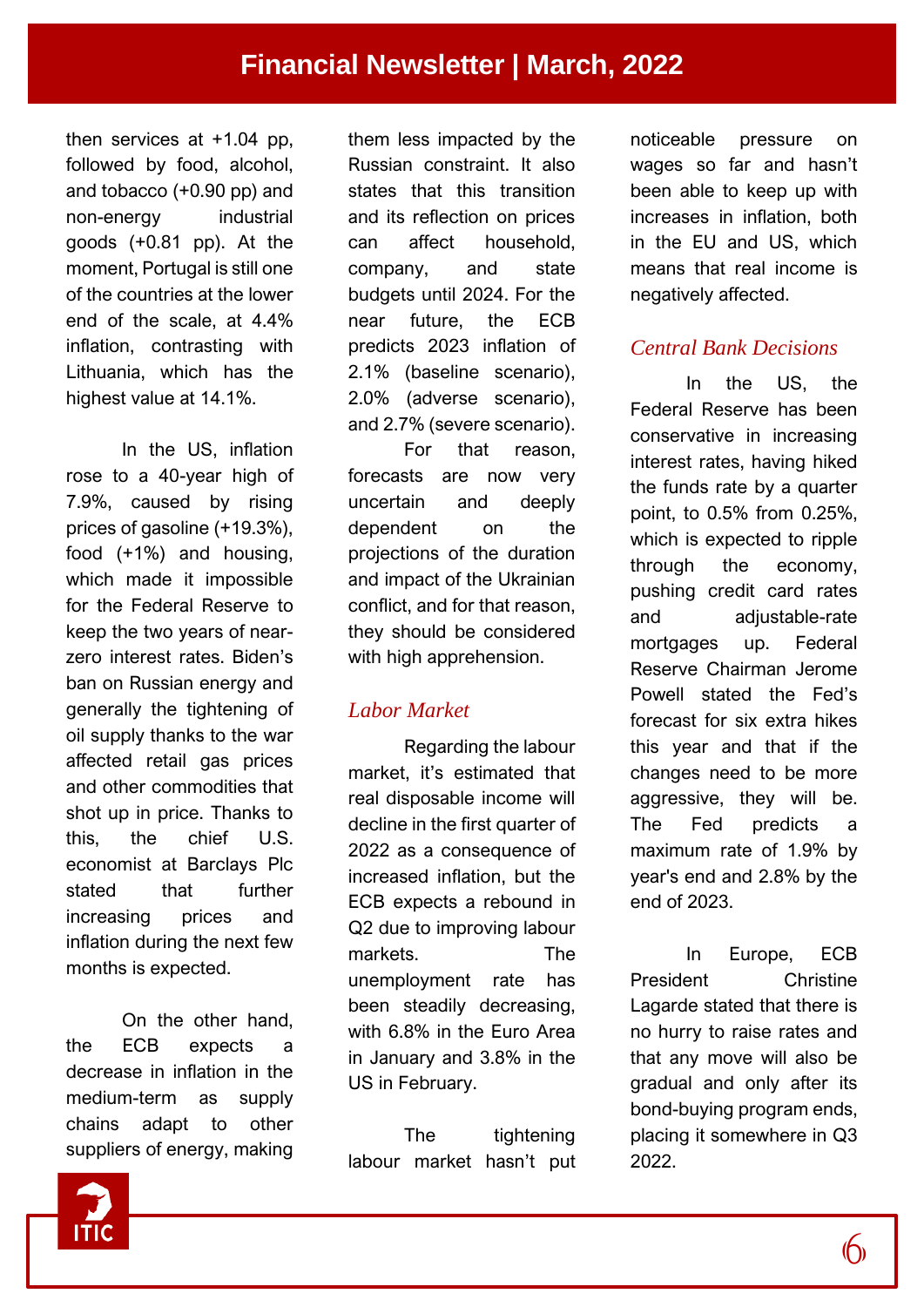Expectations for euro area ten-year nominal government bond yields indicate an average annual level of 0.8% for 2022, gradually increasing over the projection horizon to 1.1% for 2024. These expectations were based on market predictions with a cut-off date of February 28th, 2022.

To conclude, uncertainty is the common term in all predictions, and these have yet to adapt to the Ukrainian conflict, which means that future outlooks

can vastly differ from today's ones and it is important to observe closely in the near future.

*Sources: European Commission, ECB, Eurostat, CNBC, Bloomberg, OECD, USA Today, The Federal Reserve*

# **Investment Banking**

#### *M&A Deal of the Month: Intel and Semiconductor*

Intel's (INTC) attempt to resurrect its moribund manufacturing division is starting to take shape. The company announced \$5.4 billion to acquire Tower Semiconductor (TSEM) company, a contract chip producer with a less famous name. It was a deal through an all-cash offer for USD 53.0 per share, representing a 60% premium to the closing price on the 14th of February.

With this deal, Intel gains a few new things: the company has opened new chip plants in Israel, as well as two in the United States and one in Italy. Tower's

primary business is the manufacture of chips utilizing an outdated process manufacturing technology that Intel no longer use. However, these old chip designs have found use in a variety of industries, including defense, automotive, wireless, and industrial sensors.

Executives said Intel is buying Tower to provide it with a new product portfolio, which it will then offer to its existing clients. But, perhaps most crucially, Intel is purchasing a contract semiconductor maker with 30 years of experience. Note that Intel's Foundry Services is less

than a year old and lacks the experience that some of its competitors have.

Tower's idea, on the other hand, will require time to develop. This transaction will not finalize for another 12 months, after which Intel plans to integrate Tower Semiconductor. It will take a couple of times to dial in this new firm and convert it into a competitive foundry.

In fact, more recently, Intel has already done a few things to boost its manufacturing operations. For example, the business has committed \$20 billion to an Arizona plant expansion, as much as \$100 billion to expand its new Ohio facility, and \$95

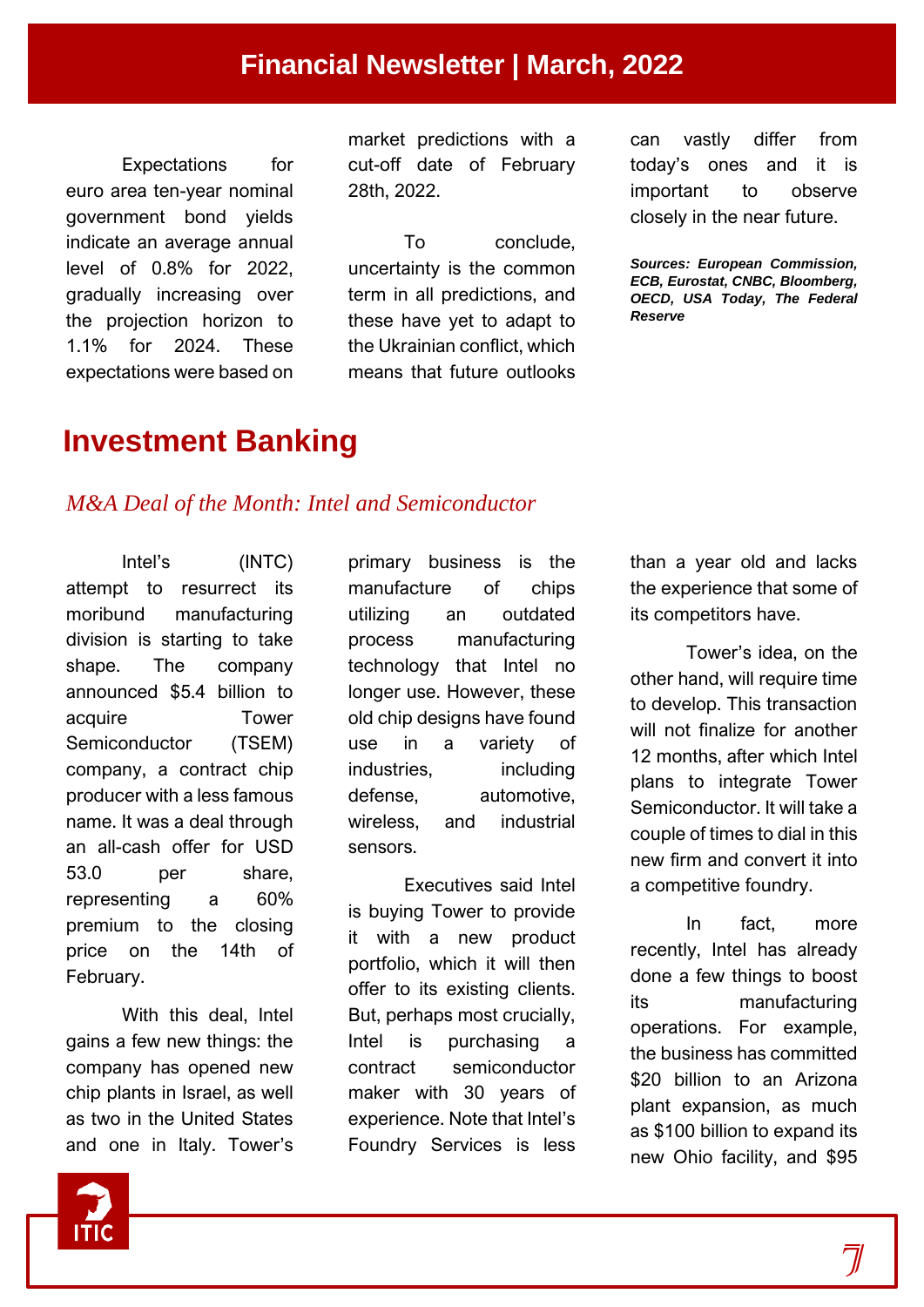billion to expand its European operations. And the company shows no sign of stopping.

This M&A has been approved by INTC and TSEM boards but is subject to certain regulatory approvals and customary closing conditions, including the approval of TSEM's shareholders.

Remember that Intel has been struggling for the past couple of years with increased competition, supply problems, and little innovation. Last year, the global semiconductor industry registered a sales record of around \$555.9 billion in sales, with China being the biggest market and TSMC dominating in that market. This deal might

move the needle for Intel in that market, as TSEM has a presence in Japan and the demand for semiconductors is still high. This might represent a significant opportunity for Intel's growth if they can deliver more volume and more chips, they could sell more on that market.

*Sources: Yahoo Finance*

## *Initial Public Offering: Akanda Corporation.*

Akanda Corp, an international medical cannabis and wellness platform company, went public on March 15th of 2022.

The shares of Akanda Corp. debuted on the Nasdaq, trading under the ticket AKAN. The company planned to price its initial public offering of 4 million shares at \$4 each, but the stock opened at \$30 and closed at \$10.50, +162.5% higher than its target price. Trading in shares had been paused and resumed several times in the session due to volatility.

Boustead Securities LLC, the lead underwriter for the offering, is planning to raise capital for property, plant and equipment and general corporate purposes as Akanda builds up a legal cannabis business in the U.K. and Europe. Akanda's current portfolio includes Bophelo Bioscience and Wellness, a cultivation campus in the Kingdom of Lesotho and CanMart, a pharmaceutical importer and distributor in the U.K.

Founded in 2018 and headquartered in London, Akanda Corp is a cannabis cultivation, manufacturing and distribution company whose mission is to provide

premium quality medical cannabis products to patients worldwide. The company cultivates and processes natural cannabis products at their facilities in the Kingdom of Lesotho in Africa. Its goal is to supply medicinal-grade cannabis biomass, cannabis flower and cannabis concentrates to wholesalers in international markets. Akanda also imports and sells medical cannabisbased products to the domestic market in the UK.

Switching over to financials, Akanda Corp has a limited operating history and little revenue to date. The revenues from the sale

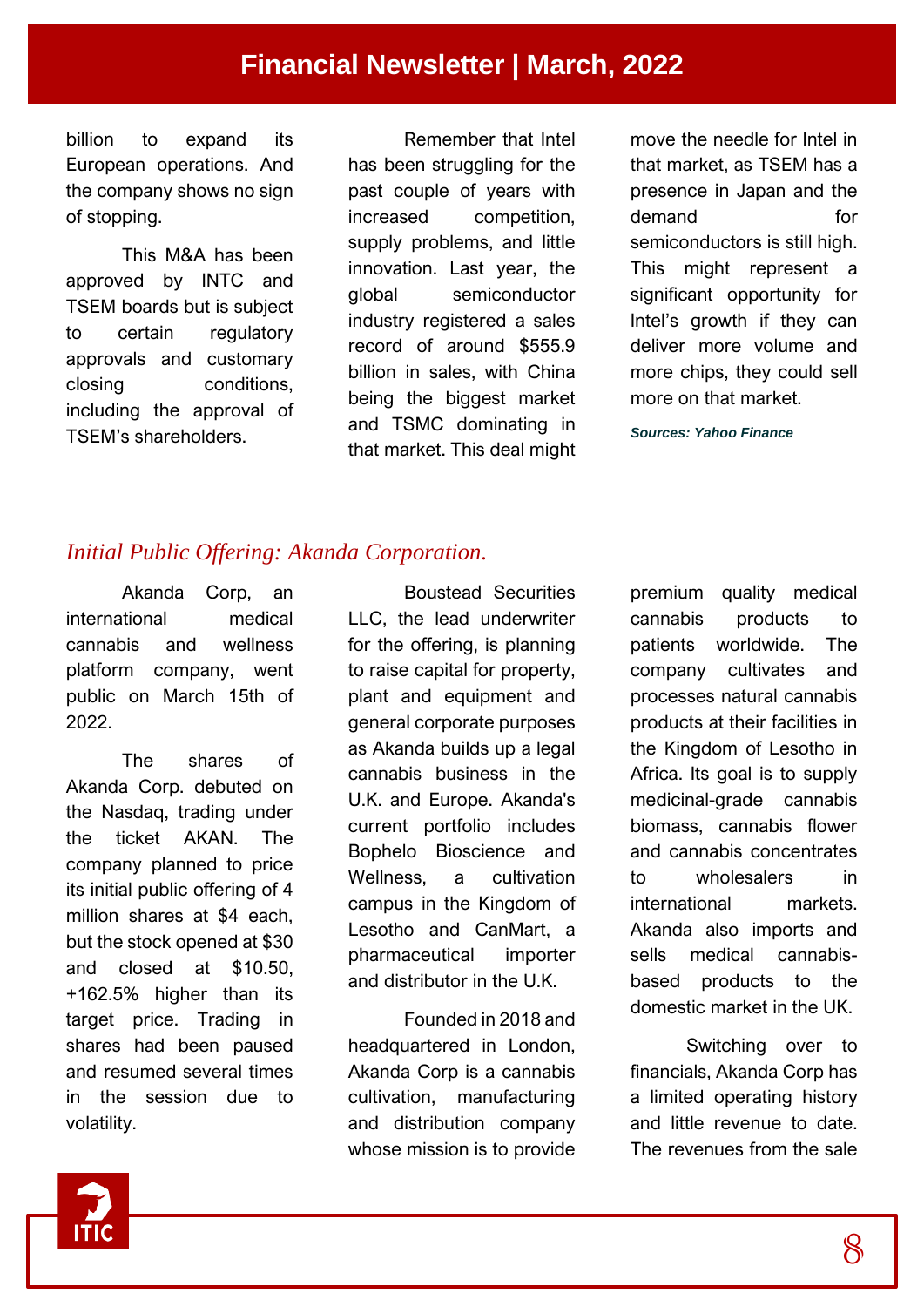# **Financial Newsletter | March, 2022**

and distribution of medical cannabis in the UK have not exceeded \$20k in any 12 month period since they established there in 2019. As of now, the company is not very profitable, with an EBITDA of \$-4.419 at the end of 2021.

On the balance sheet, the total number of assets is \$25,49k, the total number of liabilities is \$6,7k and the stockholder's equity is \$18,79k as of 29th September 2021. This shows that Akanda Corp is a company with a rather small debt percentage on its financing. Akanda's number of employees ranges from 50 to 100.

While Akanda's first goal is to become a growing and profitable company, its ultimate goal is to develop the community around Lesotho, uplifting the quality of life. Among all its contributions, the key socio-economic initiatives undertaken with the Mophuthi Matsoso Development Trust included the construction of state of the art learning center, supply of computer equipment, construction of a place of worship, and a small farmer development program.

*Source: Yahoo Finance, Market Watch*

# **Hot Topic**

#### *The Mozambique LNG – a hope for the future?*

Several events occurred during the first quarter of 2022. Some of these events include the "end" of the covid-19 epidemic, the financial markets fall, supply chain disruptions, conventional and non-conventional monetary measures led or threatened by central banks to combat increased inflation, and the geopolitical event in Eastern Europe.

We were attempting to resume our usual life after two years of the covid-19 epidemic. With the alleviation of government limitations – indeed, in some countries, masks are only required in public transportation and healthcare institutions – and the lesser flow of covid-19 news during the first quarter of 2022, we assumed we'd be able to return to our "past" and regular lives.

However, a new occurrence began a few days following the covid-.19 alleviation. Russia's invasion of Ukraine on February 24th was notable, which demonstrated that no one could anticipate or

dictate anything. The conflict in Ukraine has added to the uncertainty that has already plagued the stock market this year. In the midst of a battle with no end in sight and rising sanctions on the side of the US and its European allies, the S&P 500 saw its worst one-day decline since May 2020.

Longer-term inflation expectations have also begun to climb, which is a source of concern for the central bank as an indicator of whether it is losing public confidence in its capacity to

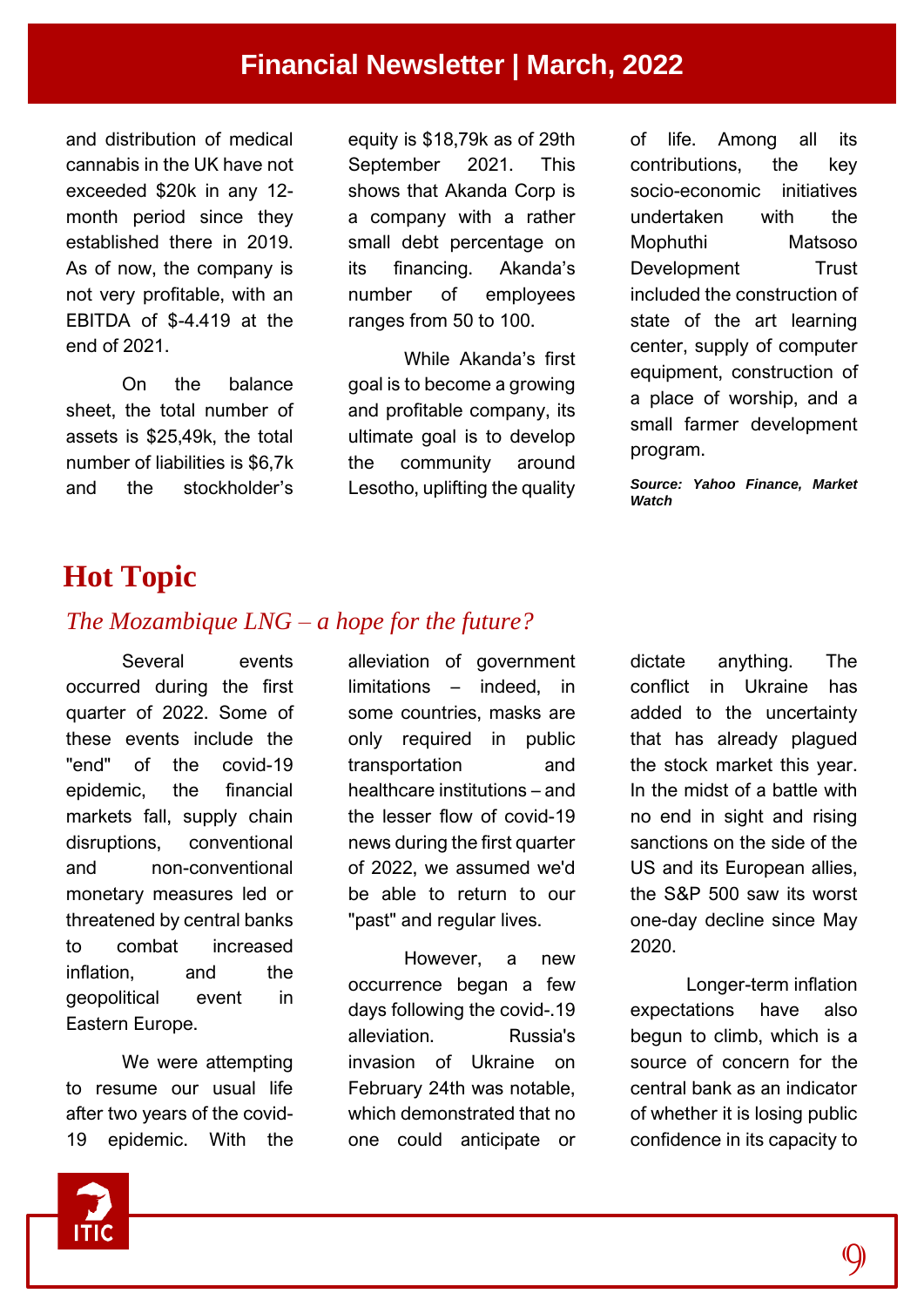keep prices under control. The conflict in Ukraine has no clear end in sight, and it might fuel much greater inflation through higher energy costs, supply chain disruptions, or even a reorganization of global commerce and governance that would result in consistently higher prices.

Undeniably, it is possible to point out three key points where the geopolitical tension is affecting current prices, mainly due to the main commodities exported by Russia and Ukraine. Russia is one of the world's top producers of metals used in everything from aluminum cans to copper cables to vehicle components, such as nickel, which is used in lithium-iron batteries, and palladium, which is used in catalytic converters, as a prominent commodities exporter. Furthermore, the world's reliance on wheat and corn grown in Ukraine is driving up the cost of several basic items, such as bread. Finally, individuals are already paying exorbitant energy and gasoline expenses. The Russia-Ukraine crisis has pushed these even higher,

with oil prices reaching their highest level in over 14 years and wholesale gas prices more than doubling.

Therefore. to suppress the current inflation is expected that central banks adopt gradable and flexible measures. In the U.S., the Fed already hiked interest in 25 basis points and warned about interest rates will go up 6 more times this year. In addition, to this conventional monetary policy, it is expected the relief of the Fed's balance sheet, which has doubled to nearly \$9 trillion over the course of the pandemic through quantitative tightening - it is taking back that money supply by no longer buying assets in that market but selling assets, selling its balance sheet assets, basically all the bonds that they've got at their balance sheet at the moment, and reduces the money supply floating around in the economy. In the other side of the world, the ECB already warned against the possible hike of interest rates and the decreasing of the quantitative easing - a form of unconventional monetary

policy in which a central bank purchases longerterm securities from the open market in order to increase the money supply and encourage lending and investment.

Driving our attention to the natural gas price and supply sources, it is possible to be optimistic about the Mozambique LNG Project. The Mozambique LNG Project began in 2010 with the discovery of a large amount of natural gas off the coast of northern Mozambique and ended in 2019 with a \$20 billion Final Investment Decision. The project is now on target to provide LNG in 2024, thanks to collaboration and careful project planning. For the time being, their plans for the approximately 65 trillion cubic feet of recoverable natural gas include a two-train operation that can scale up to 43 million tons per year.

Although the project will not be completed this year, there remains some hope given Europe's reliance on Russian natural gas.

*Source: BBC, Reuters, The Gaurdian*